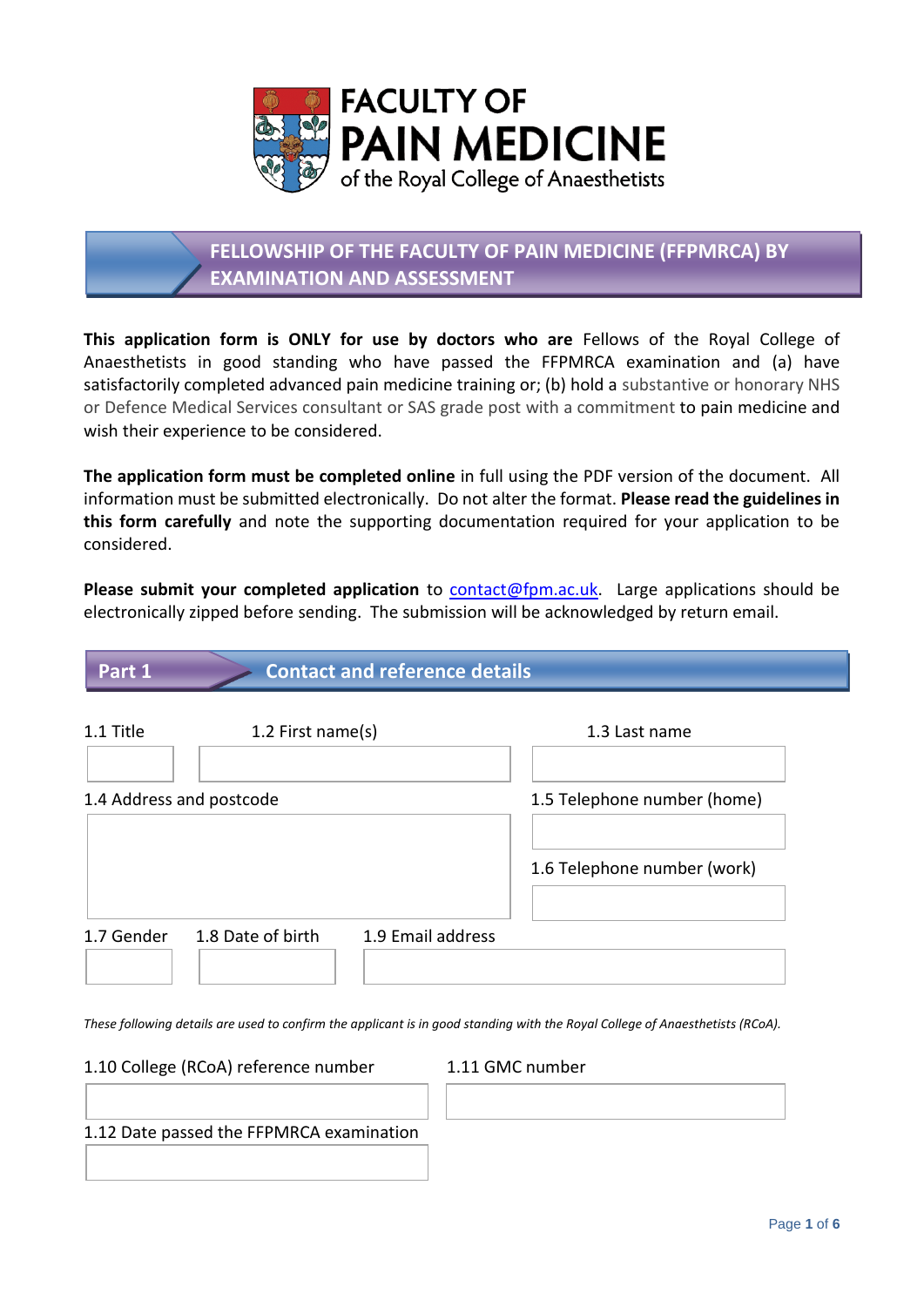### **Application routes and supporting signatures Part 2**

### *The standard required for the award of FFPMRCA is uniform regardless of the route of entry. Regulations relating to Fellowship by Assessment are in Part 3.*

*Please review the following routes of entry carefully to ensure you select the most appropriate. Please tick the corresponding box.*



### **Part 3 Faculty Regulations**

A person shall be eligible to become a Fellow of the Faculty by assessment who shall a) be a Fellow of the Royal College of Anaesthetists in good standing; b) have satisfactorily completed such a period of training or its equivalent (supplemented by a personal portfolio) as may from time to time be prescribed by the Faculty; c) have completed any examination which may be prescribed by the Faculty; d) have otherwise satisfied the Faculty as to their suitability by the submission of appropriate paperwork relating to the form of application as specified by the Faculty assessors.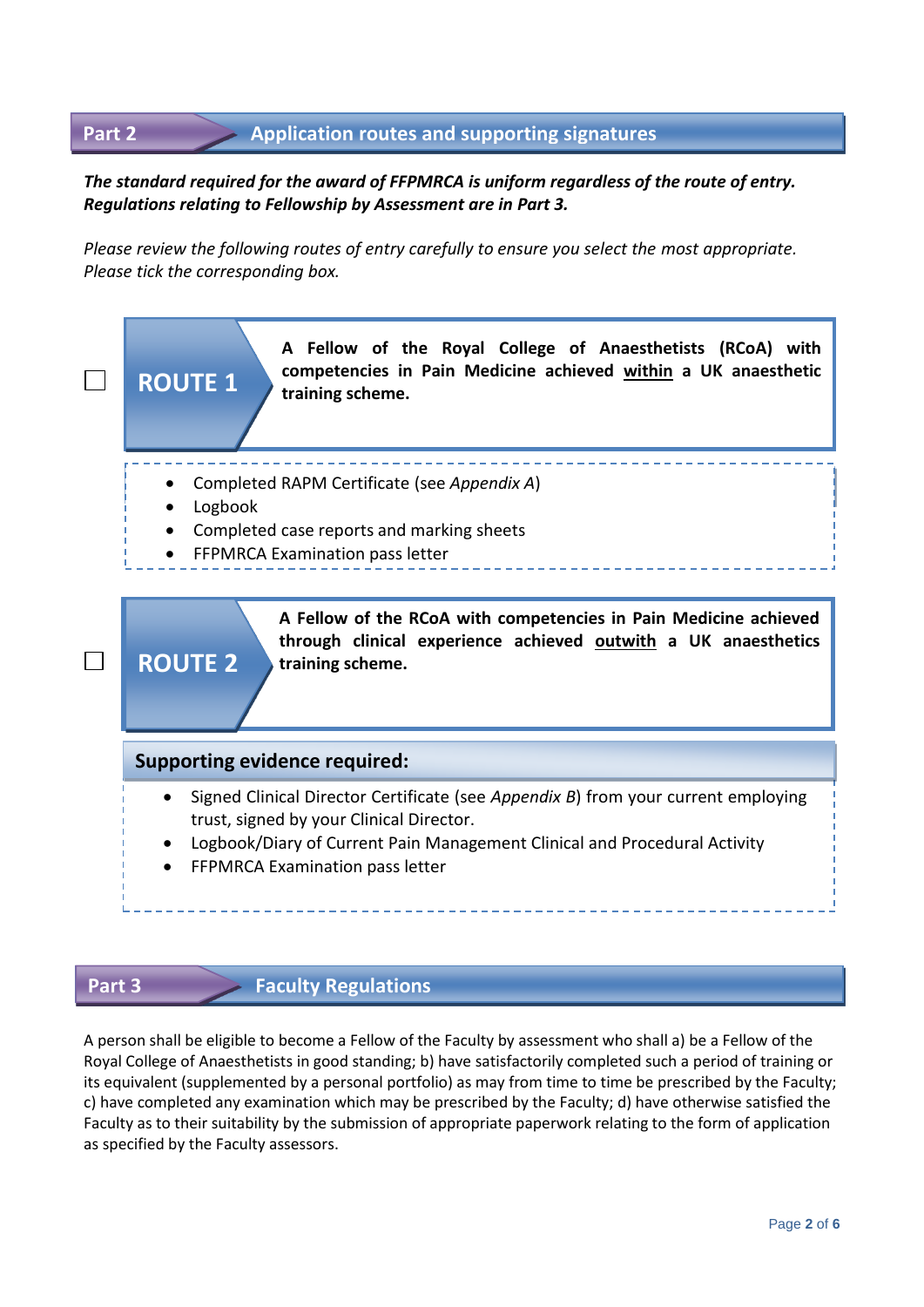### **Part 4 Applicant's Declaration**

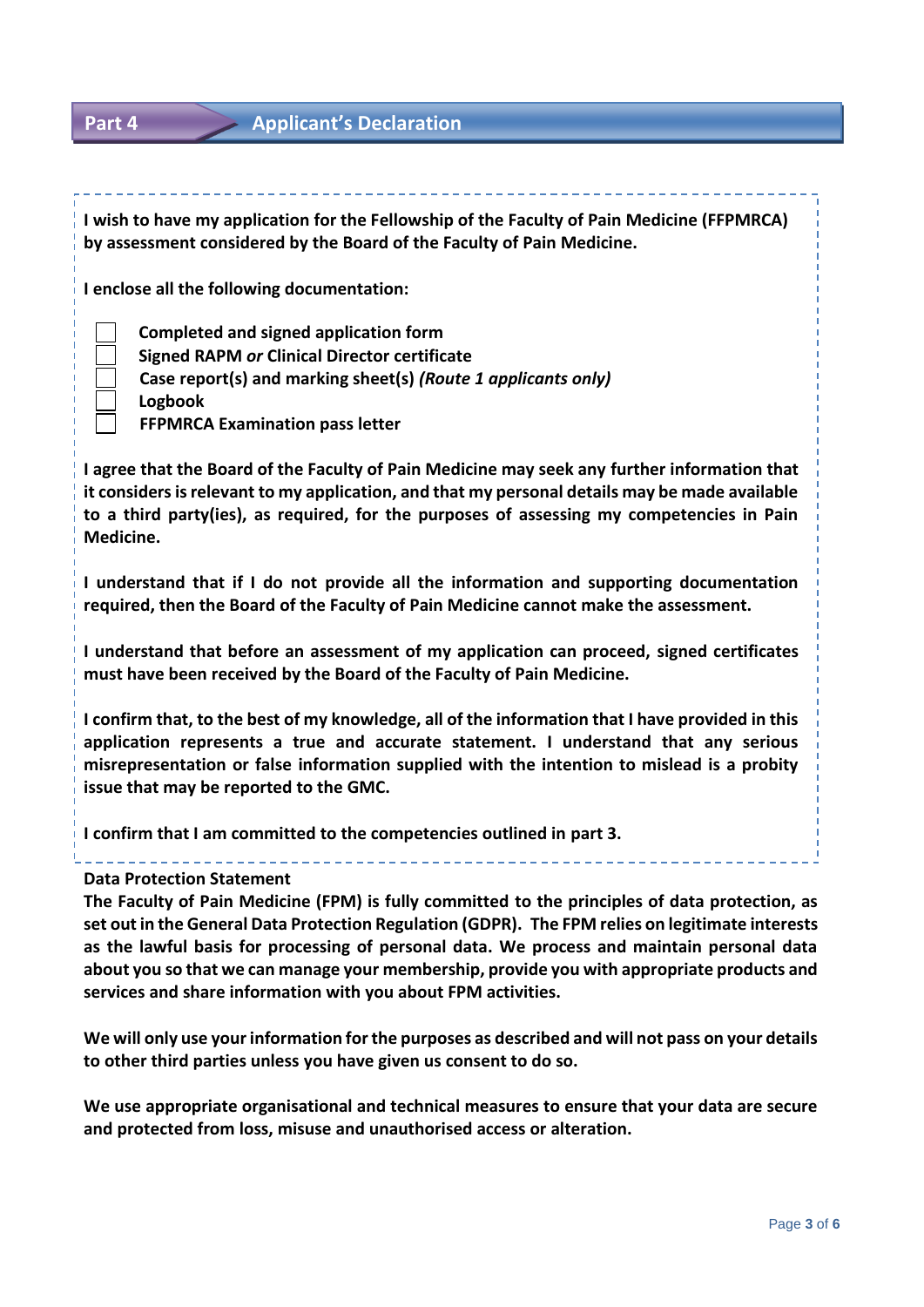**You have the right to ask for a copy of the information we hold about you and to have any inaccuracies in your information corrected. If you have any questions about data protection or require further information, please email [contact@fpm.ac.uk](mailto:contact@fpm.ac.uk)**

| 5.1 Name of applicant | 5.2 Signature of applicant* |
|-----------------------|-----------------------------|
|                       |                             |
|                       | 5.3 Date declaration signed |
|                       |                             |

**\****Signature of applicant:* **Please either include an electronic signature or print this page out, sign it in hard copy and scan it for submission.**

**Appendix A RAPM Certificate**

### **This certificate must be completed and signed by the applicant's current Regional Advisor in Pain Medicine.**

*The document can either be completed electronically with an electronic signature or signed in hard copy and scanned into a PDF for submission electronically.*

| (Regional Advisor)               |  |
|----------------------------------|--|
|                                  |  |
| of (name of Region)              |  |
|                                  |  |
| at (work address)                |  |
|                                  |  |
|                                  |  |
|                                  |  |
|                                  |  |
|                                  |  |
|                                  |  |
|                                  |  |
|                                  |  |
| Confirm that (name of applicant) |  |
|                                  |  |
|                                  |  |

(*Check as applicable*)

has completed 12 months of Advanced Pain Medicine Training (Route 1)

### *Please complete if applicant is applying through route 1:*

I confirm that the following workplace based assessments have been satisfactorily completed:

| DOPS $\Box$<br>A-CEX $\Box$<br>CbD |  |  |
|------------------------------------|--|--|
|------------------------------------|--|--|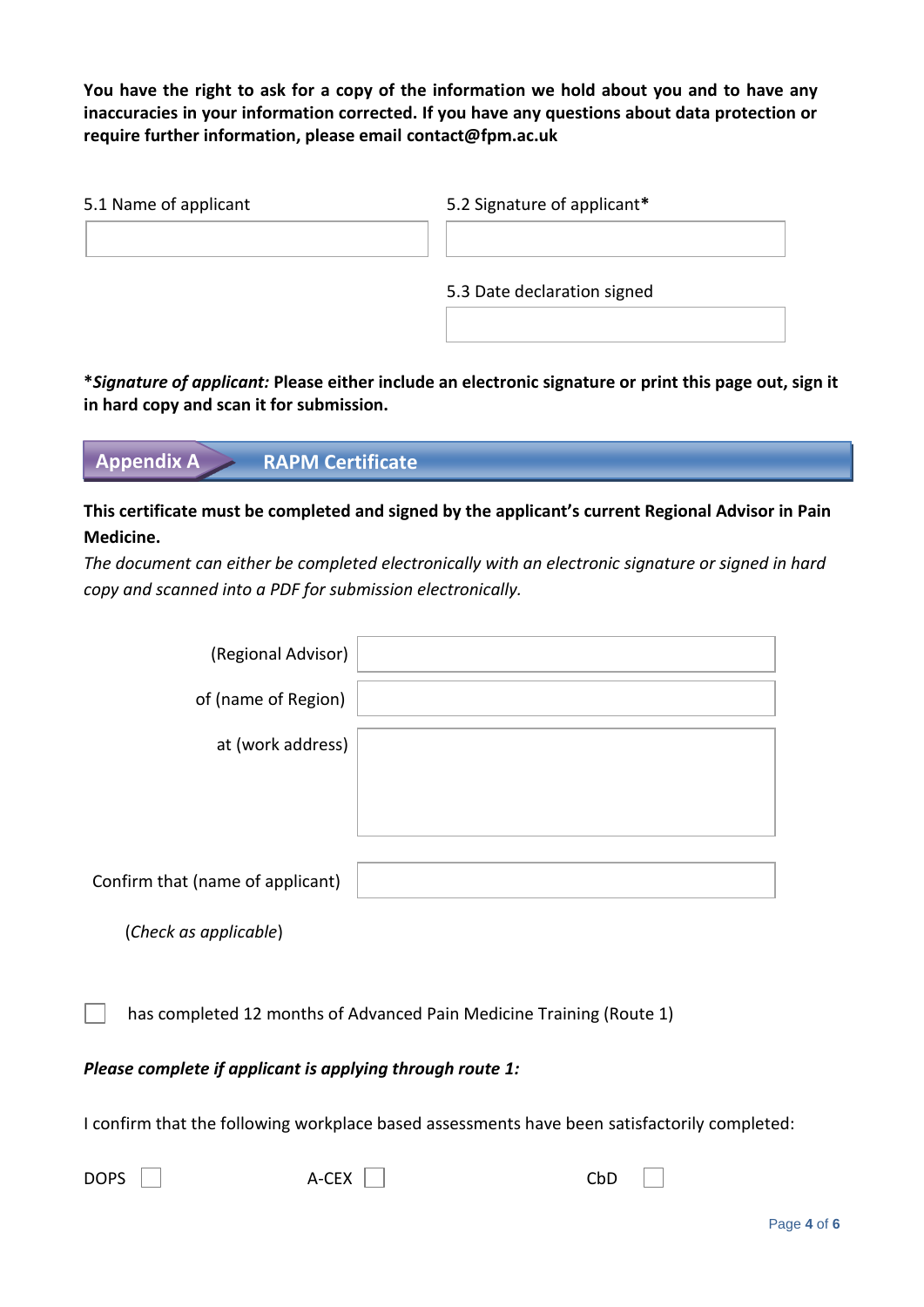I fully support the above Doctor's application for fellowship by assessment and they fulfil the requirements as described in *Appendix D.*

| Signature* |  | Date (DD/MM/YYYY) |  |  |
|------------|--|-------------------|--|--|
|            |  |                   |  |  |
|            |  |                   |  |  |

\* *Signature:* Please either include an electronic signature or print this page out, sign it in hard copy and scan it for submission electronically.

| $\triangleright$ Clinical Director Certificate<br><b>Appendix B</b> |
|---------------------------------------------------------------------|
|---------------------------------------------------------------------|

**This certificate must be completed and signed by the applicant's current or past Clinical Director to confirm the applicant's commitment to Pain Medicine in the NHS. If the applicant is the Clinical Director, a more senior manager should complete this form.** 

| I (Clinical Director)            |  |
|----------------------------------|--|
| of (work address)                |  |
|                                  |  |
|                                  |  |
|                                  |  |
| Confirm that (name of applicant) |  |

- **is a substantive, honorary NHS consultant or Defence Medical Services consultant or SAS grade doctor** with sessional or other contracted clinical commitment to Pain Medicine
	- *and*
	- was appointed by a properly constituted appointments committee to a substantive career grade post with an interest in Pain Medicine.

*and*

is up to date with annual appraisals

Signature\* Date (*DD/MM/YYYY*)

**Details of Clinical Director in case further information is required:**